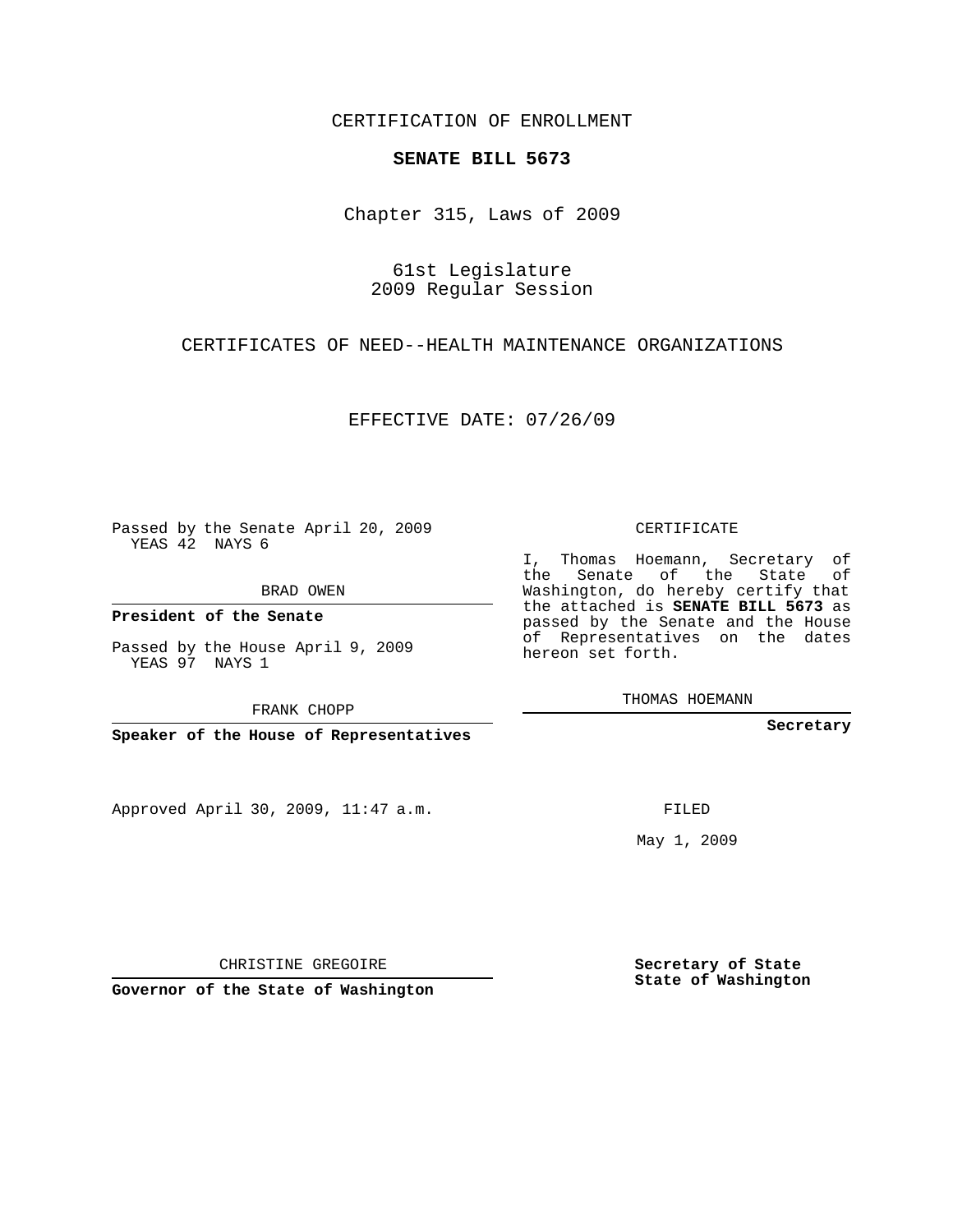## **SENATE BILL 5673** \_\_\_\_\_\_\_\_\_\_\_\_\_\_\_\_\_\_\_\_\_\_\_\_\_\_\_\_\_\_\_\_\_\_\_\_\_\_\_\_\_\_\_\_\_

\_\_\_\_\_\_\_\_\_\_\_\_\_\_\_\_\_\_\_\_\_\_\_\_\_\_\_\_\_\_\_\_\_\_\_\_\_\_\_\_\_\_\_\_\_

#### AS AMENDED BY THE HOUSE

Passed Legislature - 2009 Regular Session

## **State of Washington 61st Legislature 2009 Regular Session**

**By** Senators Pridemore, Zarelli, Keiser, Murray, Rockefeller, Hobbs, Regala, and Shin

Read first time 01/28/09. Referred to Committee on Health & Long-Term Care.

 1 AN ACT Relating to requiring certificates of need for certain 2 hospitals; and amending RCW 70.38.105 and 70.38.111.

3 BE IT ENACTED BY THE LEGISLATURE OF THE STATE OF WASHINGTON:

 4 **Sec. 1.** RCW 70.38.105 and 2004 c 261 s 6 are each amended to read 5 as follows:

 6 (1) The department is authorized and directed to implement the 7 certificate of need program in this state pursuant to the provisions of 8 this chapter.

 9 (2) There shall be a state certificate of need program which is 10 administered consistent with the requirements of federal law as 11 necessary to the receipt of federal funds by the state.

 (3) No person shall engage in any undertaking which is subject to certificate of need review under subsection (4) of this section without first having received from the department either a certificate of need or an exception granted in accordance with this chapter.

16 (4) The following shall be subject to certificate of need review 17 under this chapter:

18 (a) The construction, development, or other establishment of a new 19 health care facility including, but not limited to, a hospital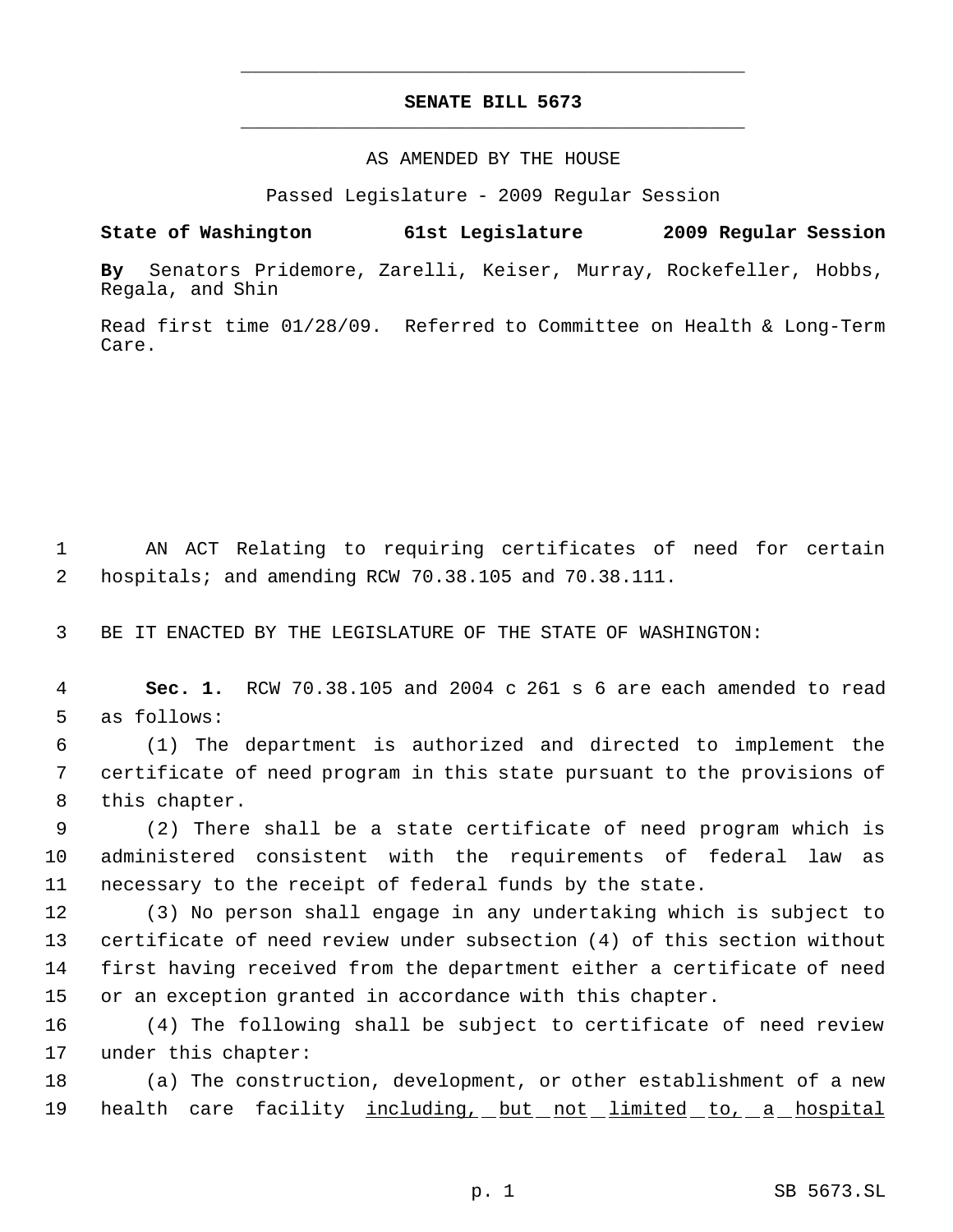1 constructed, developed, or established by a health maintenance 2 organization or by a combination of health maintenance organizations except as provided in subsection (7)(a) of this section;

 (b) The sale, purchase, or lease of part or all of any existing hospital as defined in RCW 70.38.025 including, but not limited to, a 6 hospital sold, purchased, or leased by a health maintenance organization or by a combination of health maintenance organizations except as provided in subsection (7)(b) of this section;

 (c) Any capital expenditure for the construction, renovation, or alteration of a nursing home which substantially changes the services of the facility after January 1, 1981, provided that the substantial changes in services are specified by the department in rule;

 (d) Any capital expenditure for the construction, renovation, or alteration of a nursing home which exceeds the expenditure minimum as defined by RCW 70.38.025. However, a capital expenditure which is not subject to certificate of need review under (a), (b), (c), or (e) of this subsection and which is solely for any one or more of the following is not subject to certificate of need review:

(i) Communications and parking facilities;

 (ii) Mechanical, electrical, ventilation, heating, and air conditioning systems;

# (iii) Energy conservation systems;

 (iv) Repairs to, or the correction of, deficiencies in existing physical plant facilities which are necessary to maintain state licensure, however, other additional repairs, remodeling, or replacement projects that are not related to one or more deficiency citations and are not necessary to maintain state licensure are not exempt from certificate of need review except as otherwise permitted by 29 (d)(vi) of this subsection or RCW  $70.38.115(13)$ ;

 (v) Acquisition of equipment, including data processing equipment, which is not or will not be used in the direct provision of health services;

 (vi) Construction or renovation at an existing nursing home which involves physical plant facilities, including administrative, dining areas, kitchen, laundry, therapy areas, and support facilities, by an existing licensee who has operated the beds for at least one year;

- (vii) Acquisition of land; and
- (viii) Refinancing of existing debt;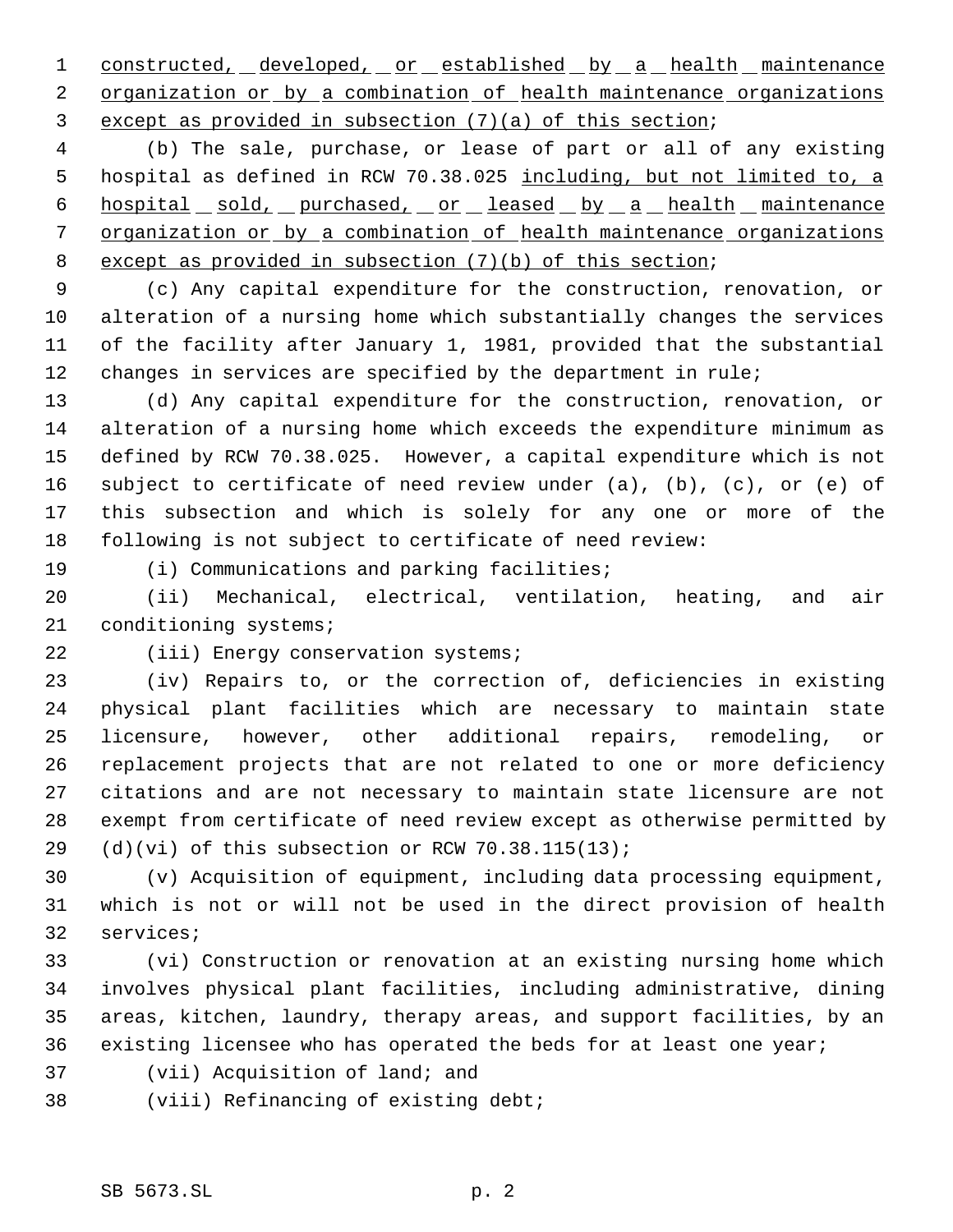(e) A change in bed capacity of a health care facility which increases the total number of licensed beds or redistributes beds among acute care, nursing home care, and boarding home care if the bed redistribution is to be effective for a period in excess of six months, or a change in bed capacity of a rural health care facility licensed under RCW 70.175.100 that increases the total number of nursing home beds or redistributes beds from acute care or boarding home care to nursing home care if the bed redistribution is to be effective for a period in excess of six months. A health care facility certified as a critical access hospital under 42 U.S.C. 1395i-4 may increase its total number of licensed beds to the total number of beds permitted under 42 U.S.C. 1395i-4 for acute care and may redistribute beds permitted under 42 U.S.C. 1395i-4 among acute care and nursing home care without being subject to certificate of need review. If there is a nursing home licensed under chapter 18.51 RCW within twenty-seven miles of the critical access hospital, the critical access hospital is subject to certificate of need review except for:

 (i) Critical access hospitals which had designated beds to provide nursing home care, in excess of five swing beds, prior to December 31, 2003; or

(ii) Up to five swing beds.

 Critical access hospital beds not subject to certificate of need review under this subsection (4)(e) will not be counted as either acute care or nursing home care for certificate of need review purposes. If a health care facility ceases to be certified as a critical access hospital under 42 U.S.C. 1395i-4, the hospital may revert back to the type and number of licensed hospital beds as it had when it requested critical access hospital designation;

 (f) Any new tertiary health services which are offered in or through a health care facility or rural health care facility licensed under RCW 70.175.100, and which were not offered on a regular basis by, in, or through such health care facility or rural health care facility within the twelve-month period prior to the time such services would be offered;

 (g) Any expenditure for the construction, renovation, or alteration of a nursing home or change in nursing home services in excess of the expenditure minimum made in preparation for any undertaking under subsection (4) of this section and any arrangement or commitment made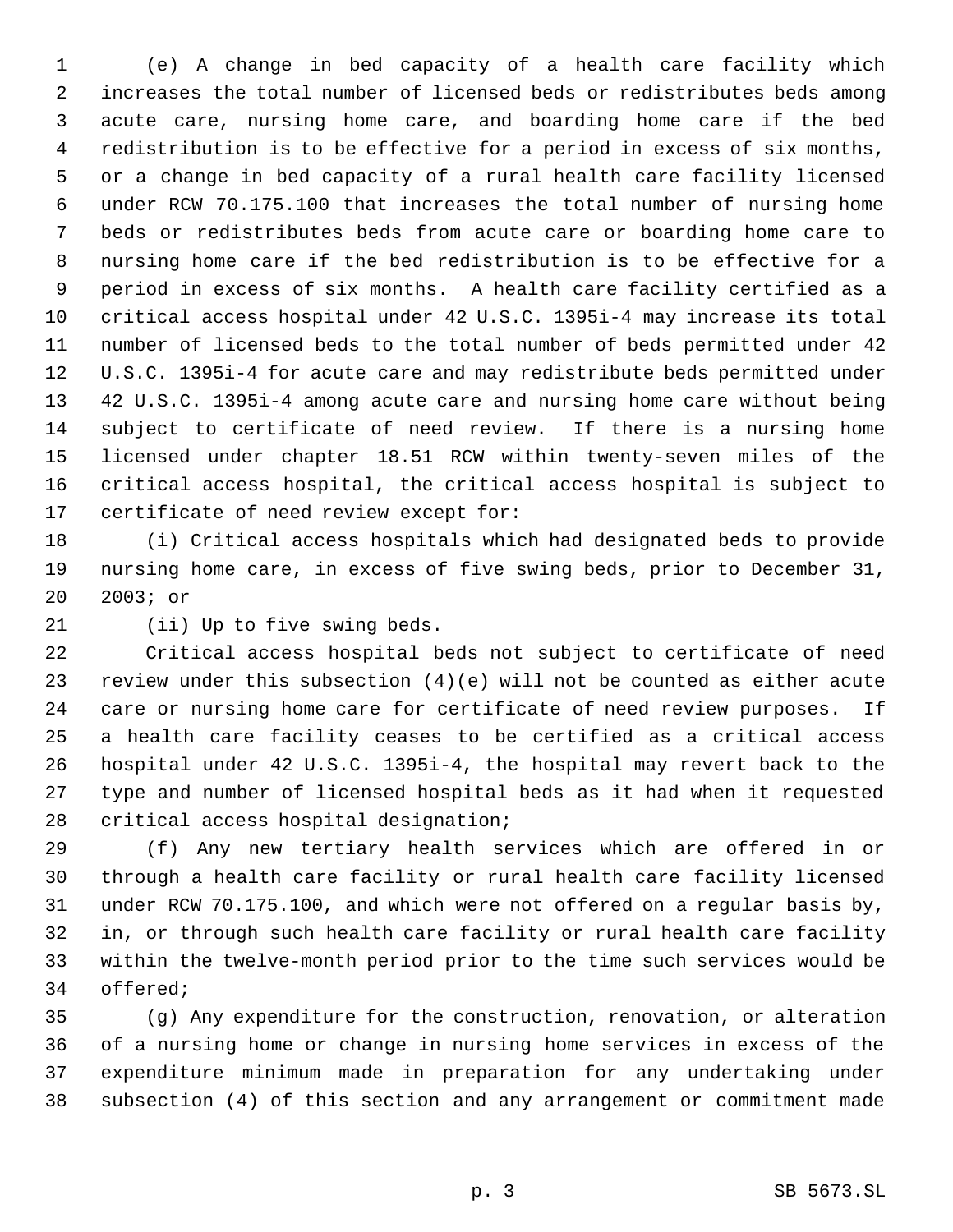for financing such undertaking. Expenditures of preparation shall include expenditures for architectural designs, plans, working drawings, and specifications. The department may issue certificates of need permitting predevelopment expenditures, only, without authorizing any subsequent undertaking with respect to which such predevelopment expenditures are made; and

 (h) Any increase in the number of dialysis stations in a kidney disease center.

 (5) The department is authorized to charge fees for the review of certificate of need applications and requests for exemptions from certificate of need review. The fees shall be sufficient to cover the full cost of review and exemption, which may include the development of standards, criteria, and policies.

 (6) No person may divide a project in order to avoid review requirements under any of the thresholds specified in this section.

16 (7)(a) The requirement that a health maintenance organization 17 obtain a certificate of need under subsection (4)(a) of this section 18 for the construction, development, or other establishment of a hospital does not apply to a health maintenance organization operating a group 20 practice that has been continuously licensed as a health maintenance organization since January 1, 2009;

22 (b) The requirement that a health maintenance organization obtain 23 a certificate of need under subsection (4)(b) of this section to sell, 24 purchase, or lease a hospital does not apply to a health maintenance organization operating a group practice that has been continuously licensed as a health maintenance organization since January 1, 2009.

 **Sec. 2.** RCW 70.38.111 and 1997 c 210 s 1 are each amended to read as follows:

 (1) The department shall not require a certificate of need for the offering of an inpatient tertiary health service by:

 (a) A health maintenance organization or a combination of health maintenance organizations if (i) the organization or combination of organizations has, in the service area of the organization or the service areas of the organizations in the combination, an enrollment of at least fifty thousand individuals, (ii) the facility in which the service will be provided is or will be geographically located so that the service will be reasonably accessible to such enrolled individuals,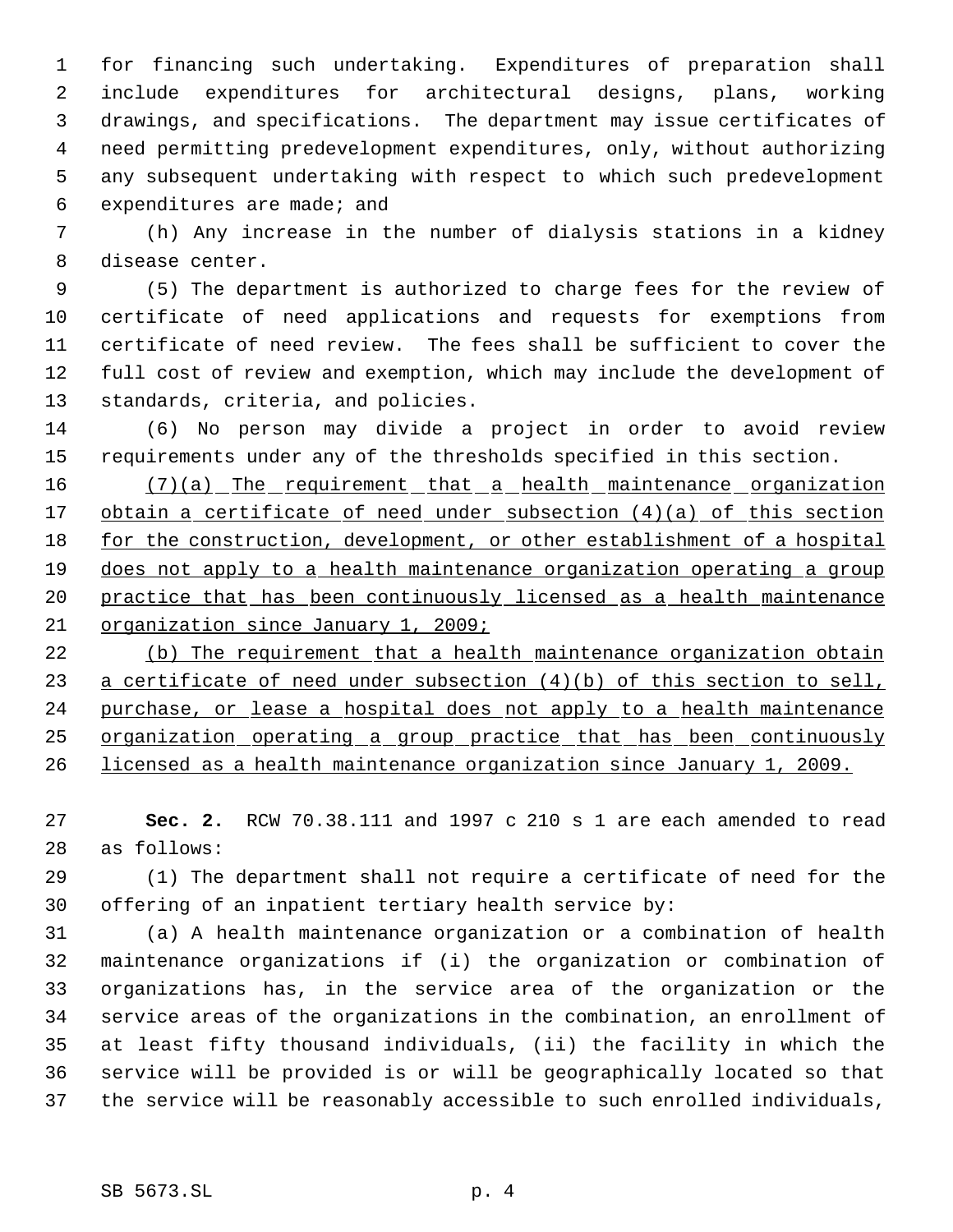and (iii) at least seventy-five percent of the patients who can reasonably be expected to receive the tertiary health service will be individuals enrolled with such organization or organizations in the combination;

 (b) A health care facility if (i) the facility primarily provides or will provide inpatient health services, (ii) the facility is or will be controlled, directly or indirectly, by a health maintenance organization or a combination of health maintenance organizations which has, in the service area of the organization or service areas of the organizations in the combination, an enrollment of at least fifty thousand individuals, (iii) the facility is or will be geographically located so that the service will be reasonably accessible to such enrolled individuals, and (iv) at least seventy-five percent of the patients who can reasonably be expected to receive the tertiary health service will be individuals enrolled with such organization or organizations in the combination; or

 (c) A health care facility (or portion thereof) if (i) the facility is or will be leased by a health maintenance organization or combination of health maintenance organizations which has, in the service area of the organization or the service areas of the organizations in the combination, an enrollment of at least fifty thousand individuals and, on the date the application is submitted under subsection (2) of this section, at least fifteen years remain in the term of the lease, (ii) the facility is or will be geographically located so that the service will be reasonably accessible to such enrolled individuals, and (iii) at least seventy-five percent of the patients who can reasonably be expected to receive the tertiary health service will be individuals enrolled with such organization;

 if, with respect to such offering or obligation by a nursing home, the department has, upon application under subsection (2) of this section, granted an exemption from such requirement to the organization, combination of organizations, or facility.

 (2) A health maintenance organization, combination of health maintenance organizations, or health care facility shall not be exempt under subsection (1) of this section from obtaining a certificate of need before offering a tertiary health service unless:

(a) It has submitted at least thirty days prior to the offering of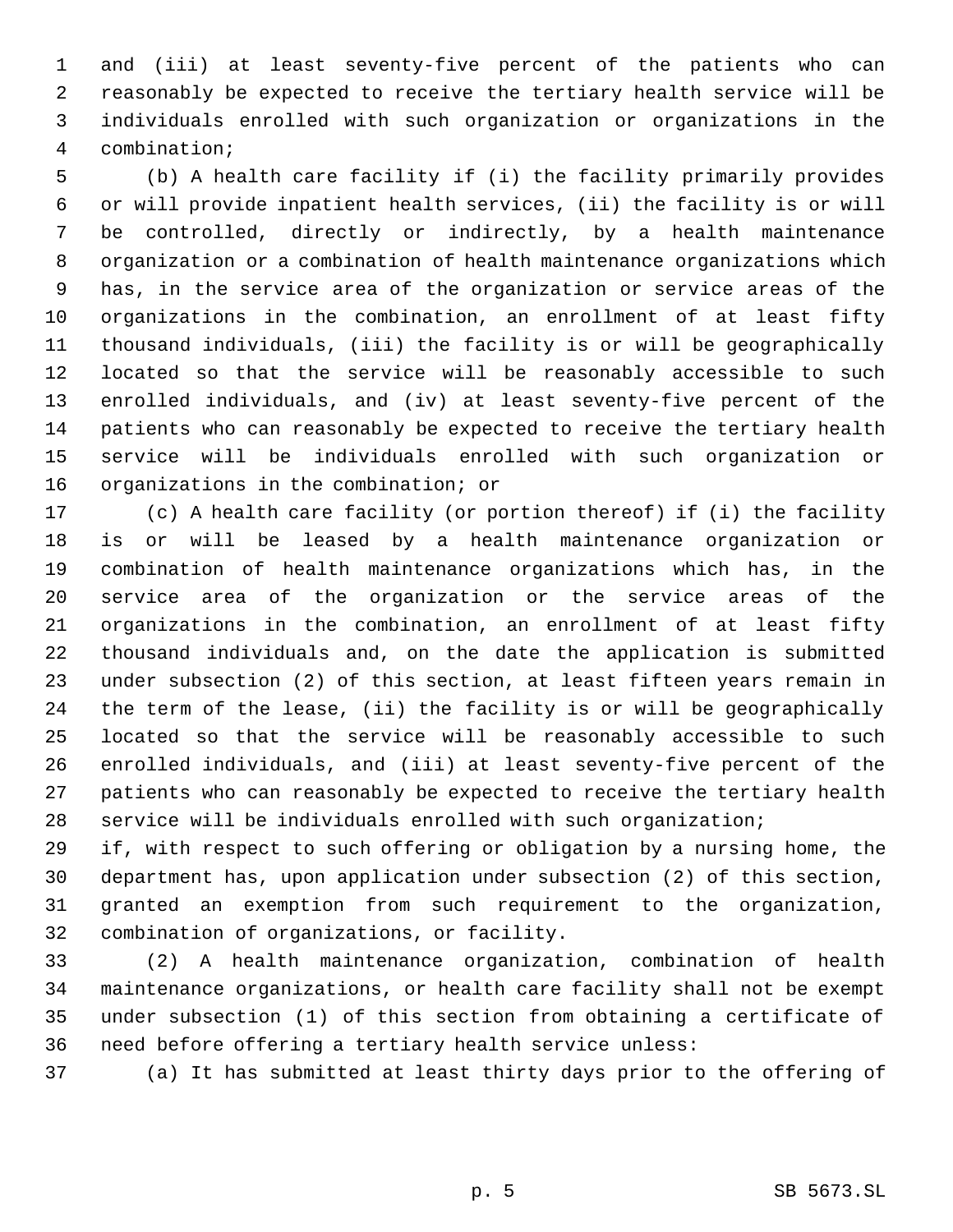services reviewable under RCW 70.38.105(4)(d) an application for such exemption; and

 (b) The application contains such information respecting the organization, combination, or facility and the proposed offering or obligation by a nursing home as the department may require to determine if the organization or combination meets the requirements of subsection (1) of this section or the facility meets or will meet such requirements; and

 (c) The department approves such application. The department shall approve or disapprove an application for exemption within thirty days of receipt of a completed application. In the case of a proposed health care facility (or portion thereof) which has not begun to provide tertiary health services on the date an application is submitted under this subsection with respect to such facility (or portion), the facility (or portion) shall meet the applicable requirements of subsection (1) of this section when the facility first provides such services. The department shall approve an application submitted under this subsection if it determines that the applicable requirements of subsection (1) of this section are met.

 (3) A health care facility (or any part thereof) with respect to which an exemption was granted under subsection (1) of this section may not be sold or leased and a controlling interest in such facility or in a lease of such facility may not be acquired and a health care facility described in (1)(c) which was granted an exemption under subsection (1) of this section may not be used by any person other than the lessee described in (1)(c) unless:

 (a) The department issues a certificate of need approving the sale, lease, acquisition, or use; or

 (b) The department determines, upon application, that (i) the entity to which the facility is proposed to be sold or leased, which intends to acquire the controlling interest, or which intends to use the facility is a health maintenance organization or a combination of health maintenance organizations which meets the requirements of (1)(a)(i), and (ii) with respect to such facility, meets the 35 requirements of  $(1)(a)(ii)$  or  $(iii)$  or the requirements of  $(1)(b)(i)$ and (ii).

 (4) In the case of a health maintenance organization, an ambulatory care facility, or a health care facility, which ambulatory or health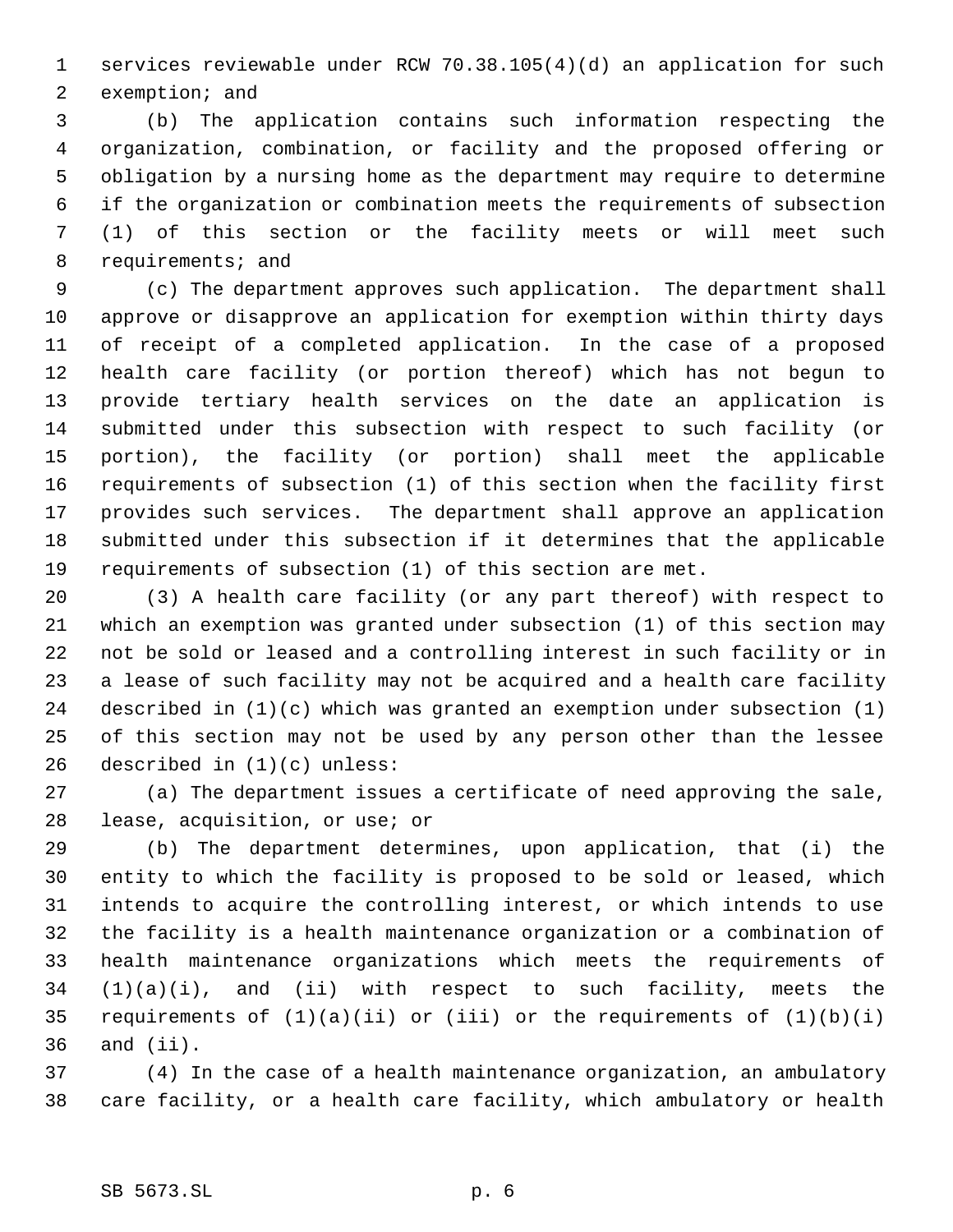care facility is controlled, directly or indirectly, by a health maintenance organization or a combination of health maintenance organizations, the department may under the program apply its 4 certificate of need requirements ((only)) to the offering of inpatient 5 tertiary health services ((and then only)) to the extent that such 6 offering is not exempt under the provisions of this section or RCW 70.38.105(7).

 (5)(a) The department shall not require a certificate of need for the construction, development, or other establishment of a nursing home, or the addition of beds to an existing nursing home, that is owned and operated by a continuing care retirement community that:

(i) Offers services only to contractual members;

 (ii) Provides its members a contractually guaranteed range of services from independent living through skilled nursing, including some assistance with daily living activities;

 (iii) Contractually assumes responsibility for the cost of services exceeding the member's financial responsibility under the contract, so that no third party, with the exception of insurance purchased by the retirement community or its members, but including the medicaid program, is liable for costs of care even if the member depletes his or her personal resources;

 (iv) Has offered continuing care contracts and operated a nursing home continuously since January 1, 1988, or has obtained a certificate 24 of need to establish a nursing home;

 (v) Maintains a binding agreement with the state assuring that financial liability for services to members, including nursing home services, will not fall upon the state;

 (vi) Does not operate, and has not undertaken a project that would result in a number of nursing home beds in excess of one for every four living units operated by the continuing care retirement community, exclusive of nursing home beds; and

 (vii) Has obtained a professional review of pricing and long-term solvency within the prior five years which was fully disclosed to members.

 (b) A continuing care retirement community shall not be exempt under this subsection from obtaining a certificate of need unless:

(i) It has submitted an application for exemption at least thirty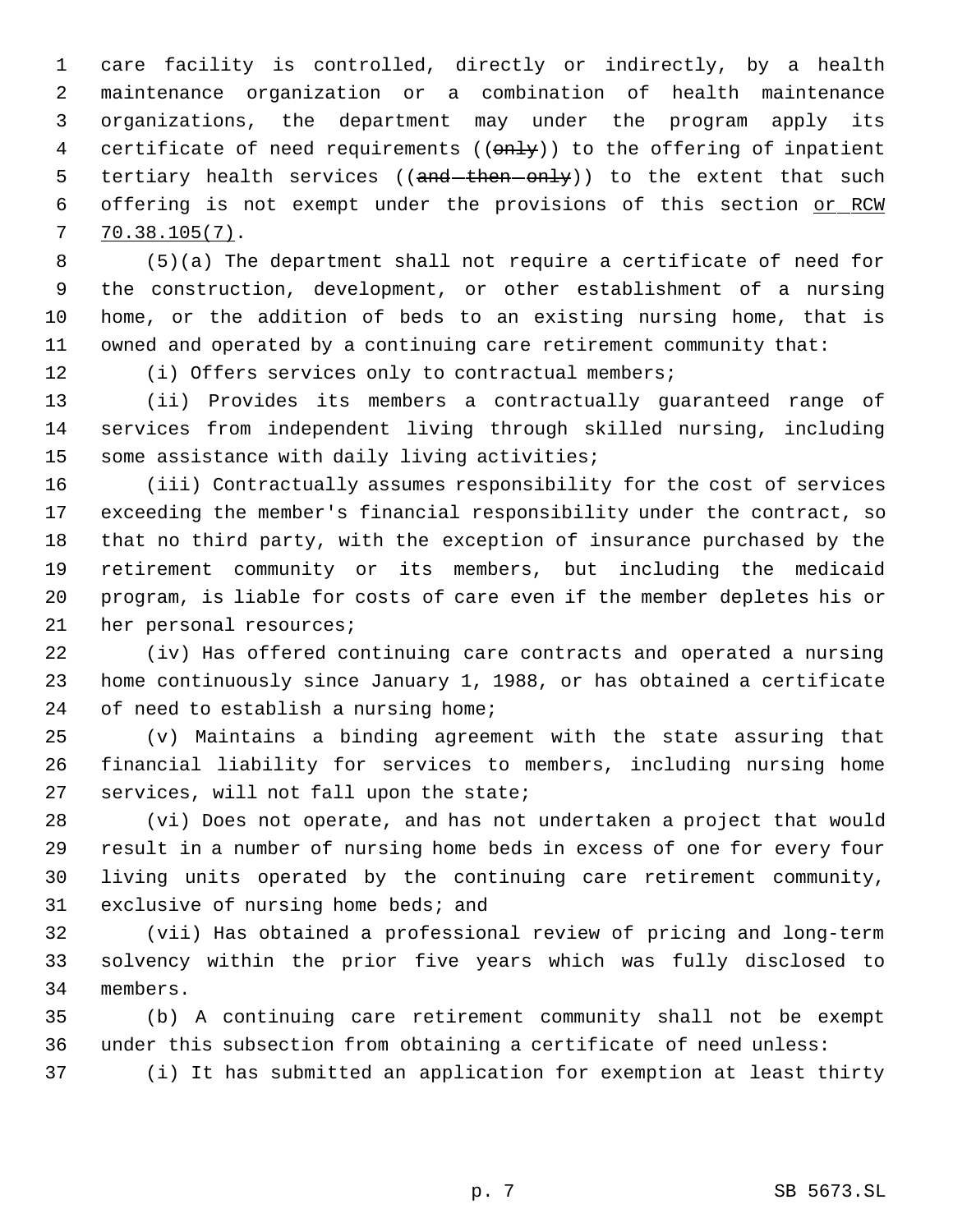days prior to commencing construction of, is submitting an application for the licensure of, or is commencing operation of a nursing home, whichever comes first; and

 (ii) The application documents to the department that the continuing care retirement community qualifies for exemption.

 (c) The sale, lease, acquisition, or use of part or all of a continuing care retirement community nursing home that qualifies for exemption under this subsection shall require prior certificate of need approval to qualify for licensure as a nursing home unless the department determines such sale, lease, acquisition, or use is by a continuing care retirement community that meets the conditions of (a) of this subsection.

 (6) A rural hospital, as defined by the department, reducing the number of licensed beds to become a rural primary care hospital under the provisions of Part A Title XVIII of the Social Security Act Section 1820, 42 U.S.C., 1395c et seq. may, within three years of the reduction of beds licensed under chapter 70.41 RCW, increase the number of licensed beds to no more than the previously licensed number without being subject to the provisions of this chapter.

 (7) A rural health care facility licensed under RCW 70.175.100 formerly licensed as a hospital under chapter 70.41 RCW may, within three years of the effective date of the rural health care facility license, apply to the department for a hospital license and not be subject to the requirements of RCW 70.38.105(4)(a) as the construction, development, or other establishment of a new hospital, provided there is no increase in the number of beds previously licensed under chapter 70.41 RCW and there is no redistribution in the number of beds used for acute care or long-term care, the rural health care facility has been in continuous operation, and the rural health care facility has not been purchased or leased.

 (8)(a) A nursing home that voluntarily reduces the number of its licensed beds to provide assisted living, licensed boarding home care, adult day care, adult day health, respite care, hospice, outpatient therapy services, congregate meals, home health, or senior wellness clinic, or to reduce to one or two the number of beds per room or to otherwise enhance the quality of life for residents in the nursing home, may convert the original facility or portion of the facility back, and thereby increase the number of nursing home beds to no more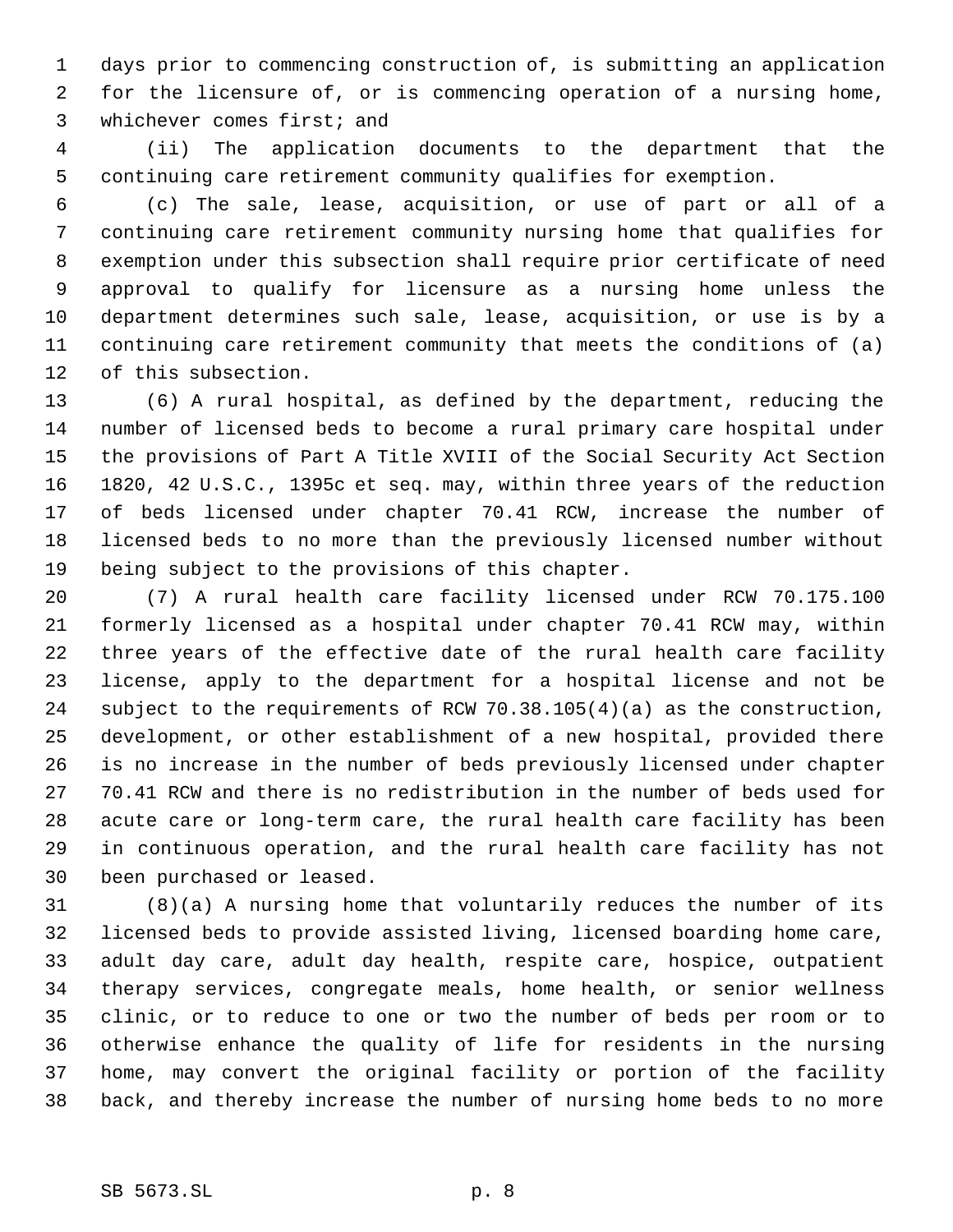than the previously licensed number of nursing home beds without obtaining a certificate of need under this chapter, provided the facility has been in continuous operation and has not been purchased or leased. Any conversion to the original licensed bed capacity, or to any portion thereof, shall comply with the same life and safety code requirements as existed at the time the nursing home voluntarily reduced its licensed beds; unless waivers from such requirements were issued, in which case the converted beds shall reflect the conditions or standards that then existed pursuant to the approved waivers.

 (b) To convert beds back to nursing home beds under this subsection, the nursing home must:

 (i) Give notice of its intent to preserve conversion options to the department of health no later than thirty days after the effective date 14 of the license reduction; and

 (ii) Give notice to the department of health and to the department of social and health services of the intent to convert beds back. If construction is required for the conversion of beds back, the notice of intent to convert beds back must be given, at a minimum, one year prior to the effective date of license modification reflecting the restored beds; otherwise, the notice must be given a minimum of ninety days prior to the effective date of license modification reflecting the restored beds. Prior to any license modification to convert beds back to nursing home beds under this section, the licensee must demonstrate that the nursing home meets the certificate of need exemption requirements of this section.

 The term "construction," as used in (b)(ii) of this subsection, is limited to those projects that are expected to equal or exceed the expenditure minimum amount, as determined under this chapter.

 (c) Conversion of beds back under this subsection must be completed no later than four years after the effective date of the license reduction. However, for good cause shown, the four-year period for conversion may be extended by the department of health for one additional four-year period.

 (d) Nursing home beds that have been voluntarily reduced under this section shall be counted as available nursing home beds for the purpose of evaluating need under RCW 70.38.115(2) (a) and (k) so long as the facility retains the ability to convert them back to nursing home use under the terms of this section.